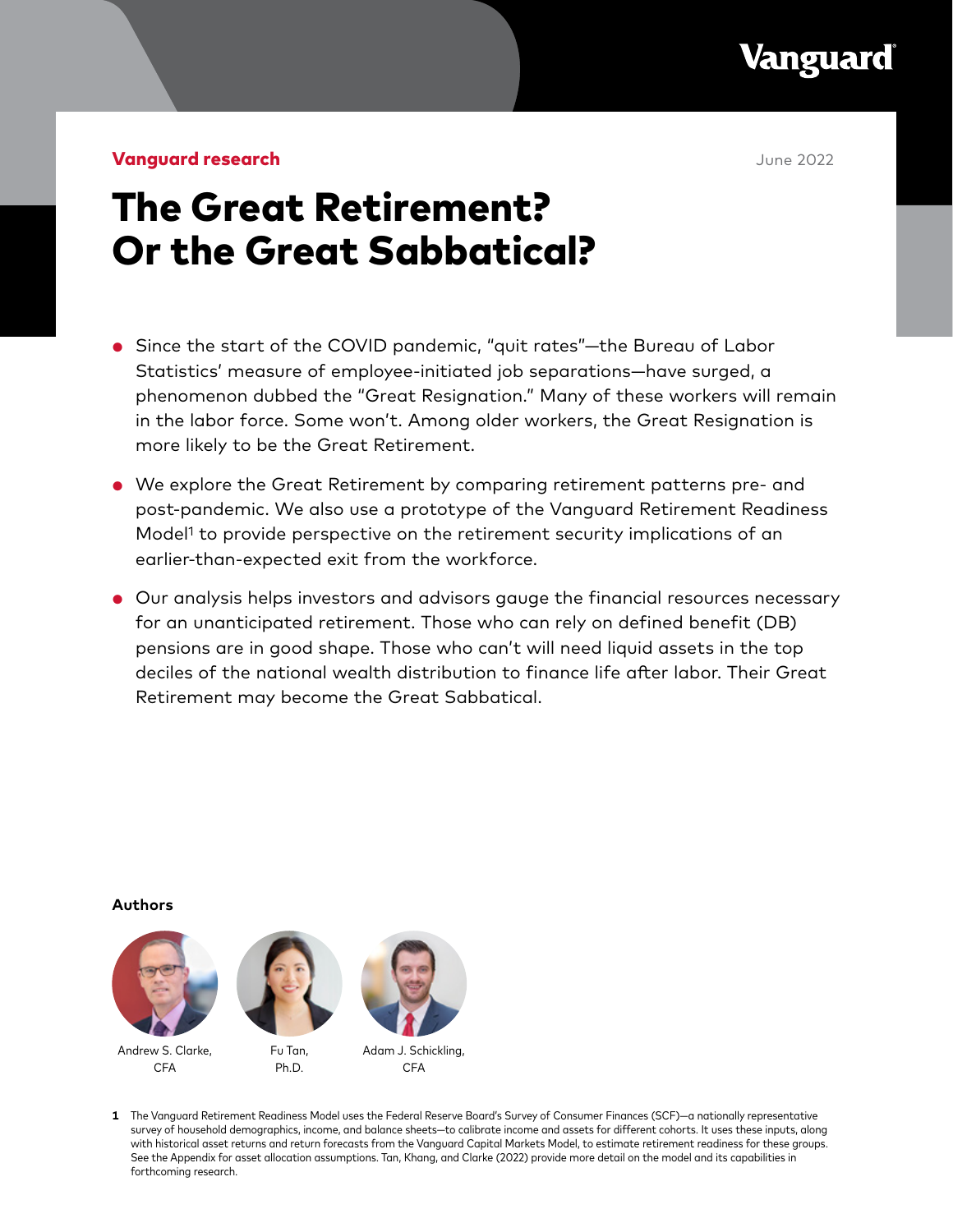In March 2022, the U.S. unemployment rate dipped to 3.6%, down from its pandemic peak of 14.7%. The number of job openings for each unemployed worker reached 1.7, an all-time high. Wages surged.

The red-hot labor market reflected both the U.S. economy's strong recovery from its pandemic lows and a post-COVID decline in labor force participation. In January 2020, 63.4% of the population worked or was looking for work. Today, that figure is 62.2%, a decline of roughly 2.6 million workers, a phenomenon dubbed the "Great Resignation" (Mena, 2022). As COVID-19 risks and disruptions recede, some of these workers will return.

Some won't. The pandemic produced a spike in unanticipated retirements. **Figure 1** compares the annual number of retirements among workers 55 and older in the two years before the pandemic and the two years since. The chart also displays Vanguard's pre-pandemic predictions for worker

retirements. We estimate that the pandemic prompted an additional 1.6 million workers 55 and older to retire. Domash and Summers (2022) produce a similar estimate.

These late-career workers, by some measures the most productive (Burtless, 2013), are less likely to return to the labor force. The physician who planned to retire at 67 hung up her stethoscope at 63. The high school art teacher who expected to work until 65 retired at 62, unwilling to teach sculpture over Zoom.

We explore the Great Retirement from two perspectives. First, we compare retirement patterns for this cohort pre- and post-pandemic. Second, we produce estimates of the wealth these new retirees will need to finance their unexpected exit from the workforce. These workers generally earned higher incomes and had accumulated more assets than the broader population. An unanticipated retirement can nevertheless impose significant costs.

#### **FIGURE 1.**

## **In 2020‒2021, the pandemic prompted an unanticipated 1.6 million retirements**



**Note:** "Retirements" refers to workers 55 and older who are not in the labor force because of retirement. **Sources:** Vanguard calculations based on data from the Federal Reserve Bank of Atlanta.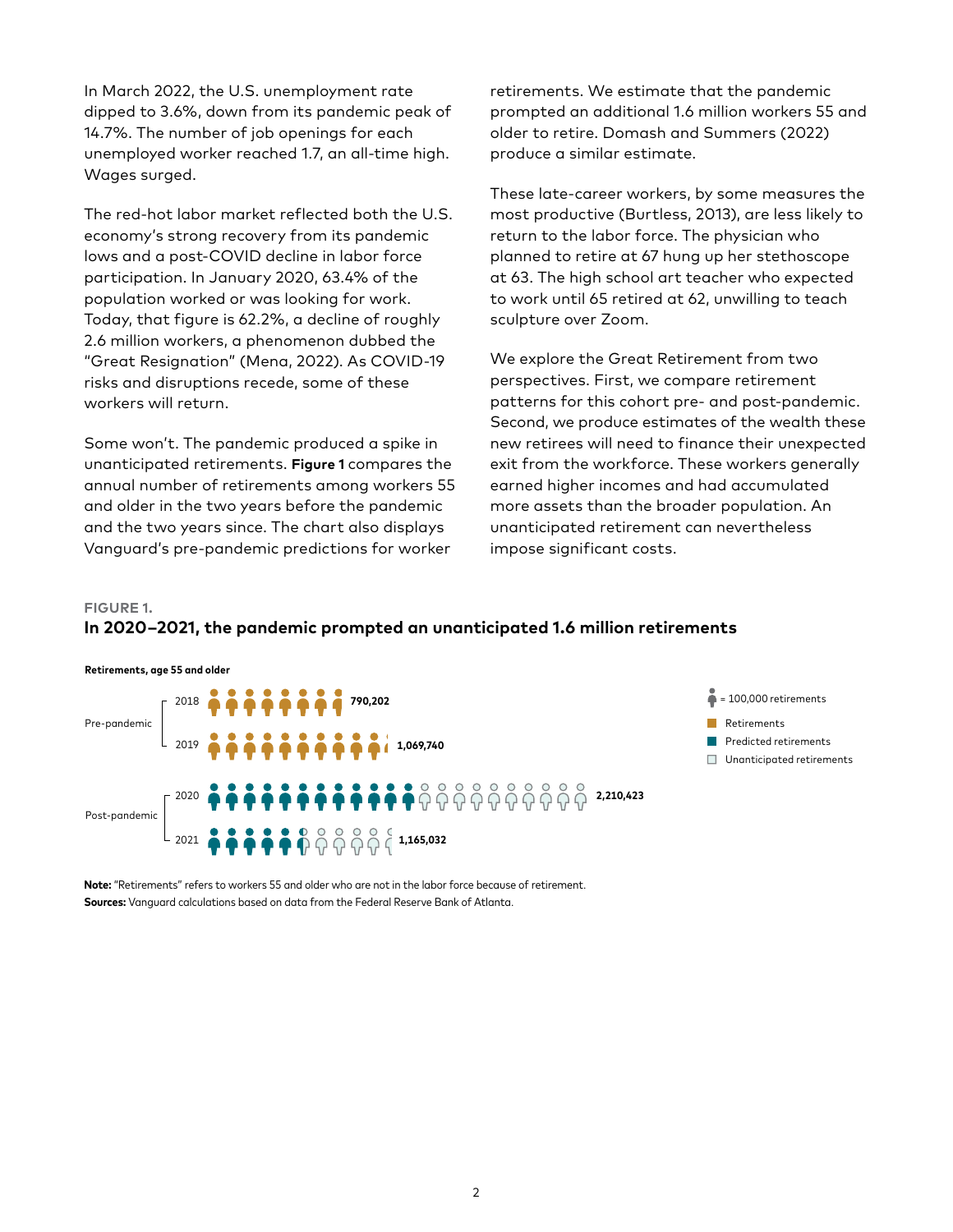# The COVID-19 recession and retirement: A change in the pattern

The U.S. economy's contraction in the second quarter of 2020 marked its deepest downturn since the Great Depression. Layoffs were legion. Even so, retirement patterns during the pandemic differed from those in previous economic contractions, as shown in **Figure 2**.

In 2000-2002, as the dot.com crash precipitated a recession, older workers delayed retirement. This pattern repeated in the 2008 global financial crisis. In 2020, by contrast, older-worker retirements increased. The difference most likely reflects COVID's disproportionate threat to older workers and the surprising surge in stock and housing prices since the 2020 downturn.

In the dot.com crash, the S&P 500 Index declined by 40% from 2000 to 2002 (Figure 2 presents S&P 500 Index total return figures over a different time frame, consistent with the dates we use to measure retirements). In the 2008 global financial crisis, the S&P 500 Index lost half its value. National home prices fell by more than 25%, their deepest decline in history. As asset values plunged, older workers sought to fortify household balance sheets with another few years of labor.

In 2020, asset markets surged. Despite a sharp decline in the first half of 2020, the S&P 500 Index returned more than 18% for the year. The S&P/Case-Shiller U.S. National Home Price Index rose by 10.8%. Surging asset prices facilitated perhaps 1.4 million unanticipated retirements (Faria e Castro, 2021).

#### **FIGURE 2.**

## **Earlier economic downturns prompted workers to delay retirement. The pandemic prompted them to accelerate it**



**Notes:** Early 2000s recession retirements are measured from 4Q 2000 to 4Q 2001. Great Recession retirements are measured from 4Q 2007 to 4Q 2009. COVID-19 recession retirements are measured from 4Q 2019 to 3Q 2020. Total returns of the S&P 500 Index are measured over the same periods.

**Sources:** Vanguard calculations based on data from the Federal Reserve Bank of Atlanta and the Federal Reserve Bank of St. Louis.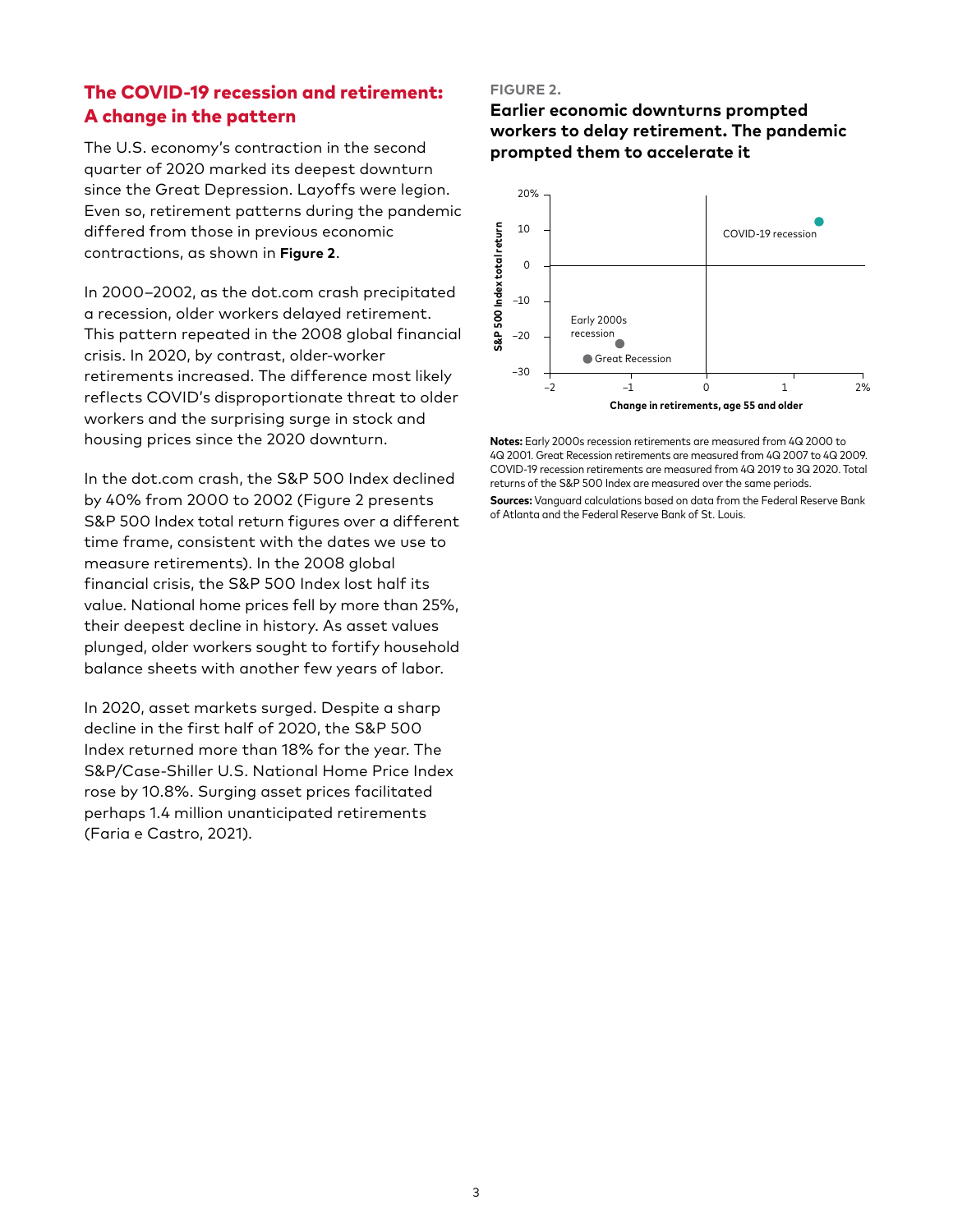# Educators and professional services lead the exodus

The uptick in retirements has been pronounced in two employment sectors: educational services (15.6% of all retirements) and professional, scientific, and technical services (13.3%). **Figure 3** displays three statistics for all U.S. employment sectors: each sector's share of the labor force in 2019, each sector's share of 2019 (pre-pandemic) retirements, and each sector's share of 2020 (post-pandemic) retirements.

The educational services numbers are striking. In 2019, these jobs accounted for 2.4% of the U.S. labor force, but they represented 15.6% of exits from the working population in 2020, a 20% increase from their 2019 levels. Educators have typically accounted for a disproportionate share of retirements. These workers tend to be older. Many also have access to defined benefit (DB) plans (guaranteed income) that can simplify retirement planning.<sup>2</sup> Even so, their pandemic retirements spiked.

Retirements in the professional services sector—lawyers, engineers, and managers—also rose by about 20% from their 2019 levels. DB plans are less common in this sector, though these workers are among the highest paid, putting them in a position to accumulate the wealth necessary for an earlier-than-expected exit from the workforce.

#### **FIGURE 3.**

## **Retirements in the educational and professional services sectors spiked during the pandemic**



**Notes:** Annual retirements are measured from March of each year because of Current Population Survey (CPS) timing (that is, 2020 retirements occurred between March 2020 and March 2021). The percentages do not add up to 100 because certain industries (Agriculture, Information, Other Services, Utilities, Mining, and Wholesale Trade) were excluded from the visual to improve readability. "Retirements" include anyone 55 or older who switched from employed to retired.

**Sources:** Vanguard calculations based on data from IPUMS CPS.

**2** In 2019, according to the Bureau of Labor Statistics, about 90% of public school educators had access to a defined benefit pension.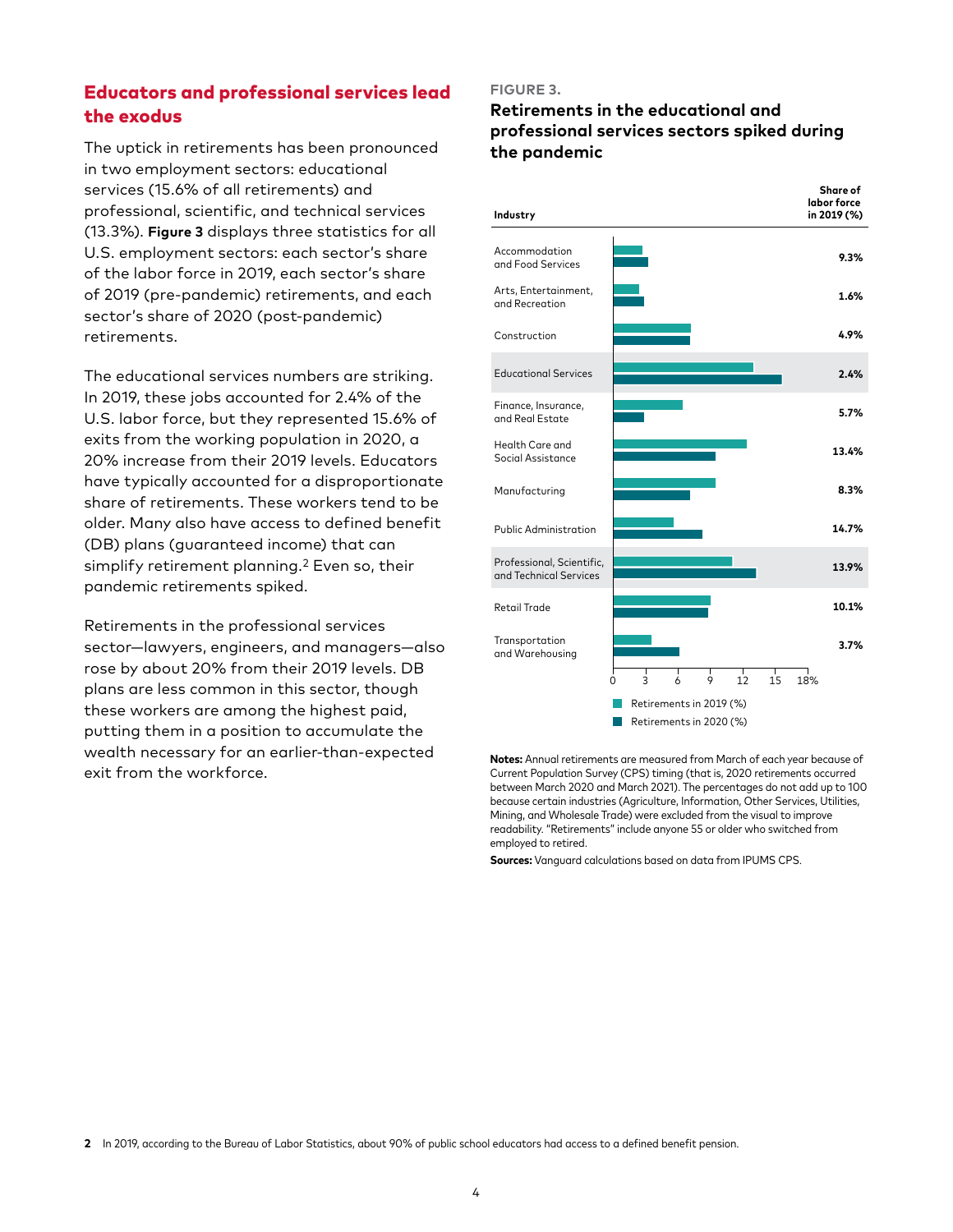# What does an unanticipated retirement mean for financial security?

Even among highly paid workers, an unanticipated exit can put pressure on retirement security. Although pandemic retirements increased across all income levels, the rate (though not the absolute number) was highest among upperincome workers. The uptick also depended on age. The difference between pre- and post-pandemic retirements was highest for workers ages 65 to 74 (Rodgers III and Ricketts, 2022). U.S. Census data indicates that the average age of 2020 retirees was 66, ranging from 60 to 72 by industry.

We use the 2019 Federal Reserve Board's Survey of Consumer Finances (SCF)—a nationally representative survey of household demographics, income, and balance sheets—to develop two higher-income personas consistent with retirement patterns during the pandemic. We assess their potential outcomes with a prototype of the Vanguard Retirement Readiness Model, a framework for evaluating an individual's or generational cohort's prospects for retirement security. Tan, Khang, and Clarke (2022) provide a comprehensive overview of this model in forthcoming research.

- **Earlier-than-expected retirees.** These workers intended to retire at age 67. Instead, they retired at 65 in 2020. Before retirement, these workers had household incomes of \$124,000, the top 25% of households for this age group. Their retirement income depends solely on Social Security and portfolio withdrawals. Utkus and Madamba (2019) dub them the "new retirees."
- **Earlier-than-expected pensioners.** Like the upper-income new retirees, these workers expected to retire at 67 but exited at 65. Unlike the other personas, these workers will depend more on a defined benefit (DB) pension than an investment portfolio to finance retirement. The pensioners had preretirement household income

similar to that of the earlier-than-expected retirees, \$125,000. Utkus and Madamba (2019) refer to this group as "traditional retirees."

For each persona, we assume that the retirees hope to replace 79% of their pre-retirement income until at least age 84.3 We estimate their ability to meet this target at different levels of wealth and spotlight the impact of an earlierthan-expected retirement on this objective.

### Earlier-than-expected retirees

These workers retired at age 65. They hope to generate \$97,000 per year in income with a combination of portfolio withdrawals and Social Security. They claim Social Security at 67, the full retirement age.4 These "new" retirees have no access to DB pensions.

**Figure 4** displays the wealth (as a multiple of final income) that these retirees would need to meet this income target through at least age 84 in 90% of our simulations.5 Note: Our wealth excludes home equity. If retirees were able to convert home equity into income, their ability to meet their income target would improve. But research (Sass, 2017) finds that retirees are reluctant to tap home equity for income.

In 90% of our simulations, these earlier-thanexpected new retirees would need about \$870,000 in stocks, bonds, and cash, 7 times their final income, to meet this income target through at least age 84. This figure puts them in the 90th percentile of the household financial asset distribution for their age group in 2019. If they had worked an additional two years, they could meet this income target until at least age 89. For those with less wealth—5 and 6 times their final salary unanticipated retirement could be the difference between reliably meeting the income target through age 84 and a rising chance of falling short.

**<sup>3</sup>** This figure is consistent with Vanguard (Lobel, Jaconetti, and Cuff, 2019) and industry (Aon, 2008) research on replacement rates.

**<sup>4</sup>** Quinby, Rutledge, and Wettstein (2021) find that even as earlier-than-expected retirements have increased during the pandemic, Social Security claiming rates have remained flat. These retirees seem to be drawing on portfolio assets and postponing Social Security claims as they finance an early exit from the labor force.

**<sup>5</sup>** According to the Social Security Administration, 84 is the average conditional life expectancy for men and women aged 65 in 2022.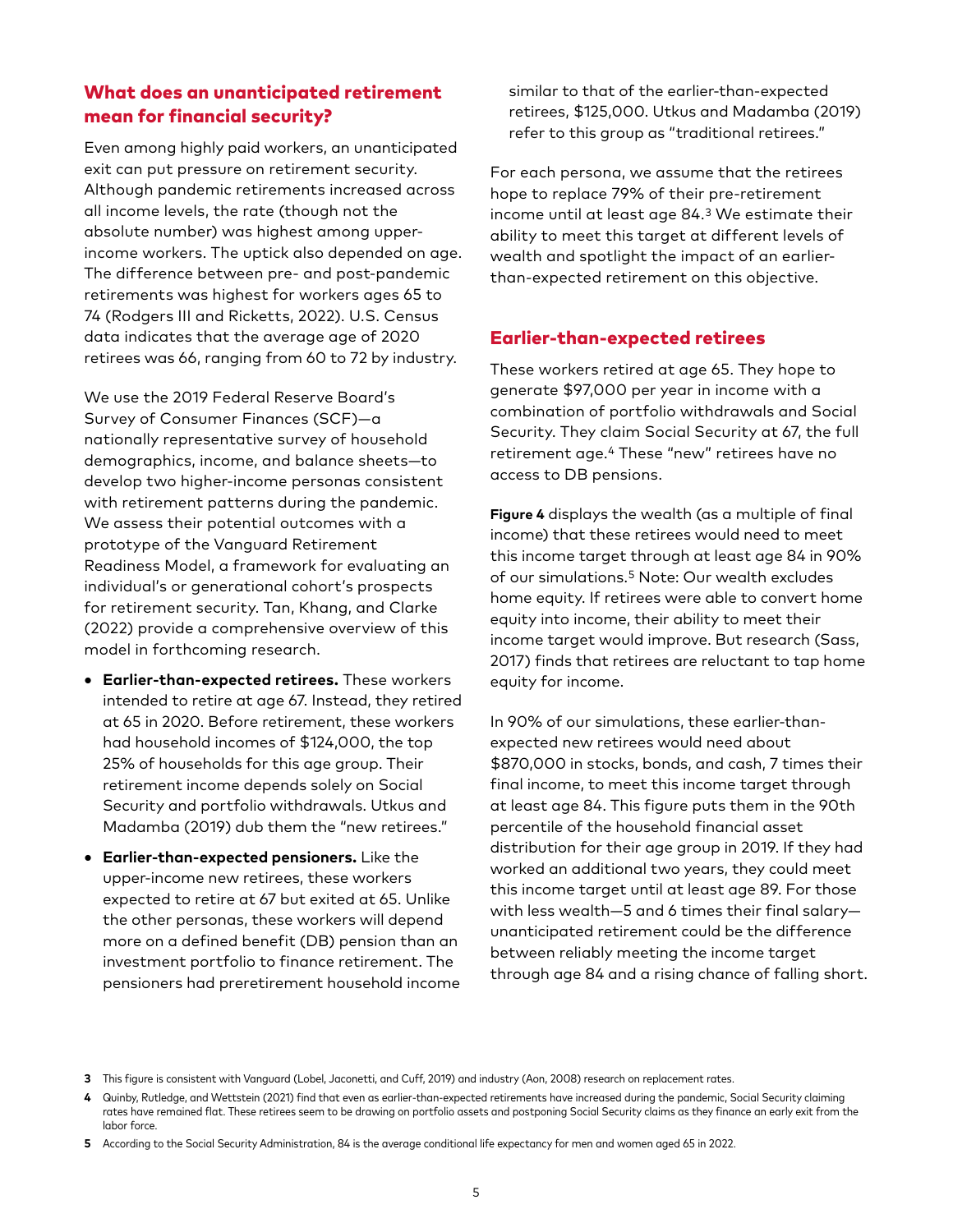#### **FIGURE 4. Unanticipated retirement puts pressure on income replacement**



**Notes:** This analysis is based on the Vanguard Retirement Readiness Framework, which incorporates income data from the SCF, historical returns from 2019 through 2021, and capital market return projections from the Vanguard Capital Markets Model from 2022 onward. The bars depict the relationship between wealth as a multiple of pre-retirement income and the age when a retiree is unable to replace 79% of this income in 90% of our simulations.

**IMPORTANT: The projections and other information generated by the VCMM regarding the likelihood of various investment outcomes are hypothetical in nature, do not reflect actual investment results, and are not guarantees of future results. Distribution of return outcomes from VCMM are derived from 10,000 simulations for each modeled asset class. Simulations are as of May 16, 2022. Results from the model may vary with each use and over time. For more information, please see the appendix.**

**Sources:** Vanguard calculations, based on the 2019 Survey of Consumer Finances.

What about the median-wealth worker who earns a late-career high salary? These workers retire at 65, two years earlier than expected, with wealth equal to three times their pre-retirement income, roughly \$372,600. Figure 4 shows that they would have little chance of meeting the income target through age 84, unanticipated retirement or not. In fact, they could exhaust their portfolio about a decade after leaving the workforce and then rely solely on Social Security.

**Figure 5** compares the expected age of portfolio depletion for those who retire with 50th and 90th percentile levels of wealth-to-income. We also illustrate how these depletion ages would change with an additional two years of labor.

#### **FIGURE 5.**

#### **For all but the wealthiest, unanticipated retirement can put target income at high risk**



**Notes:** This analysis is based on the Vanguard Retirement Readiness Framework, which incorporates income data from the SCF, historical returns from 2019 through 2021, and capital market return projections from the Vanguard Capital Markets Model from 2022 onward. The lines depict an estimation of the age at which financial assets will be exhausted in 90% of our simulations.

**Sources:** Vanguard calculations, based on the 2019 Survey of Consumer **Finances**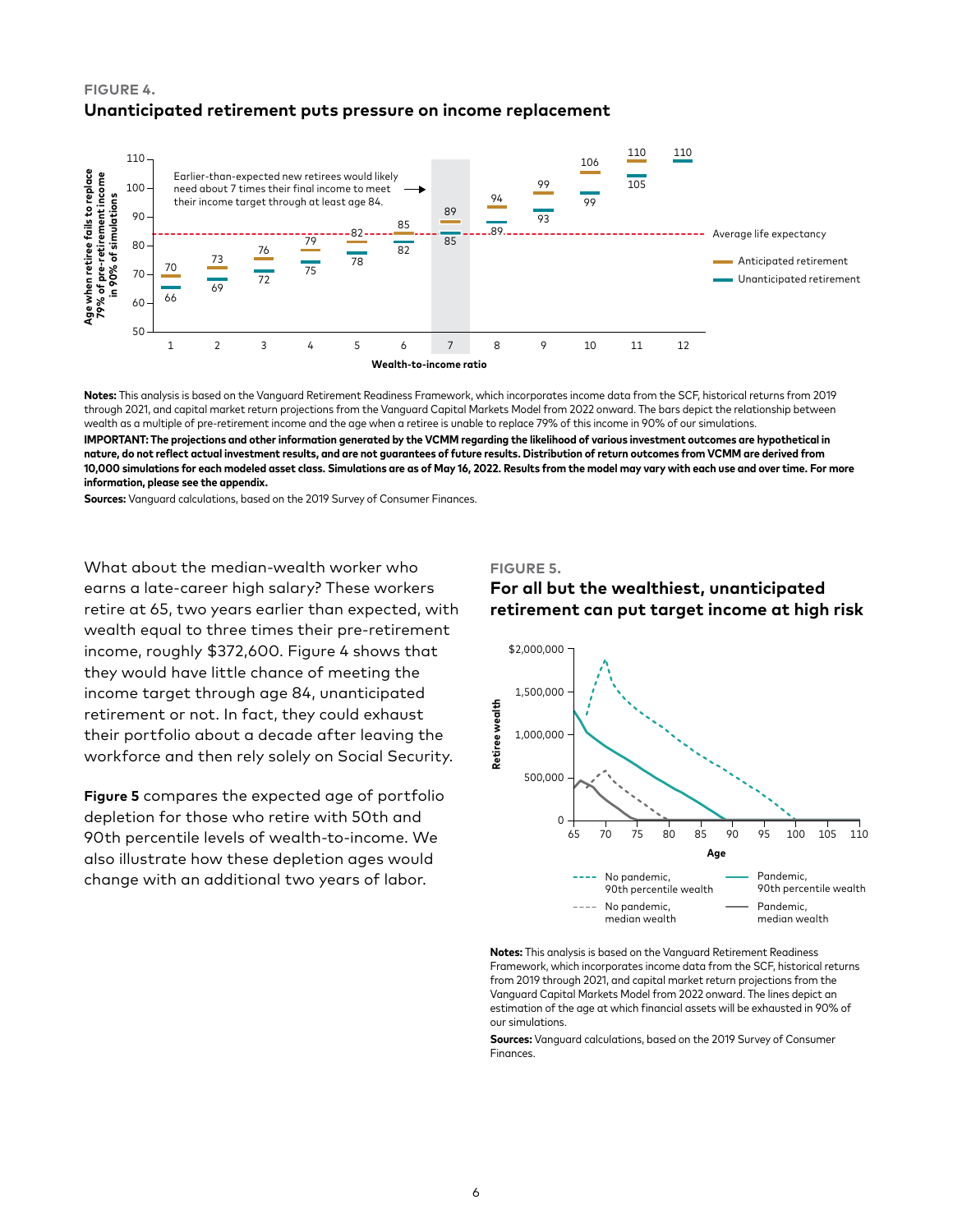### Earlier-than-expected pensioners

Our second case study investigates workers with DB pensions, a shrinking proportion of the workforce but a significant proportion of early retirees. Like the conventional retiree, these workers intended to retire at 67. When the pandemic struck, they retired at 65.

Their guaranteed income enhances their ability to replace 79% of their wages, even with modest net worth, as shown in **Figure 6**. Our analysis of the SCF suggests that these workers can expect inflation-adjusted pensions equal to 46% of their pre-retirement salary. If they retire with wealth of just \$250,000, two times their final salary, they can meet their spending target through at

least age 84 in 90% of our simulations. The earlier exit threatens their security only if household net worth approaches \$125,000.

The results are unsurprising. A pension is an alternative form of wealth. Assuming that the retiree receives this pension for 25 years, the present value of this guaranteed income is roughly \$900,000.6 DB beneficiaries have resources comparable to generational peers in the 85thpercentile-plus of the financial assets distribution.

Unlike their counterparts, however, these pensioners are unable to use the present value of future pension payments to address financial shocks such as a costly home repair or to fund a bequest.

#### **FIGURE 6.**





**Notes:** This analysis is based on the Vanguard Retirement Readiness Framework, which incorporates income data from the SCF, historical returns from 2019 through 2021, and capital market return projections from the Vanguard Capital Markets Model from 2022 onward. The bars depict the relationship between wealth as a multiple of pre-retirement income and the age when a retiree is unable to replace 79% of this income in 90% of our simulations. **Sources:** Vanguard calculations, based on the 2019 Survey of Consumer Finances.

**<sup>6</sup>** This figure depends on assumptions about the assumed return on the assets used to finance the pension payout (the discount rate) and the worker's life expectancy. We assume a discount rate of 4% and payments until age 90 for the 65-year-old retiree.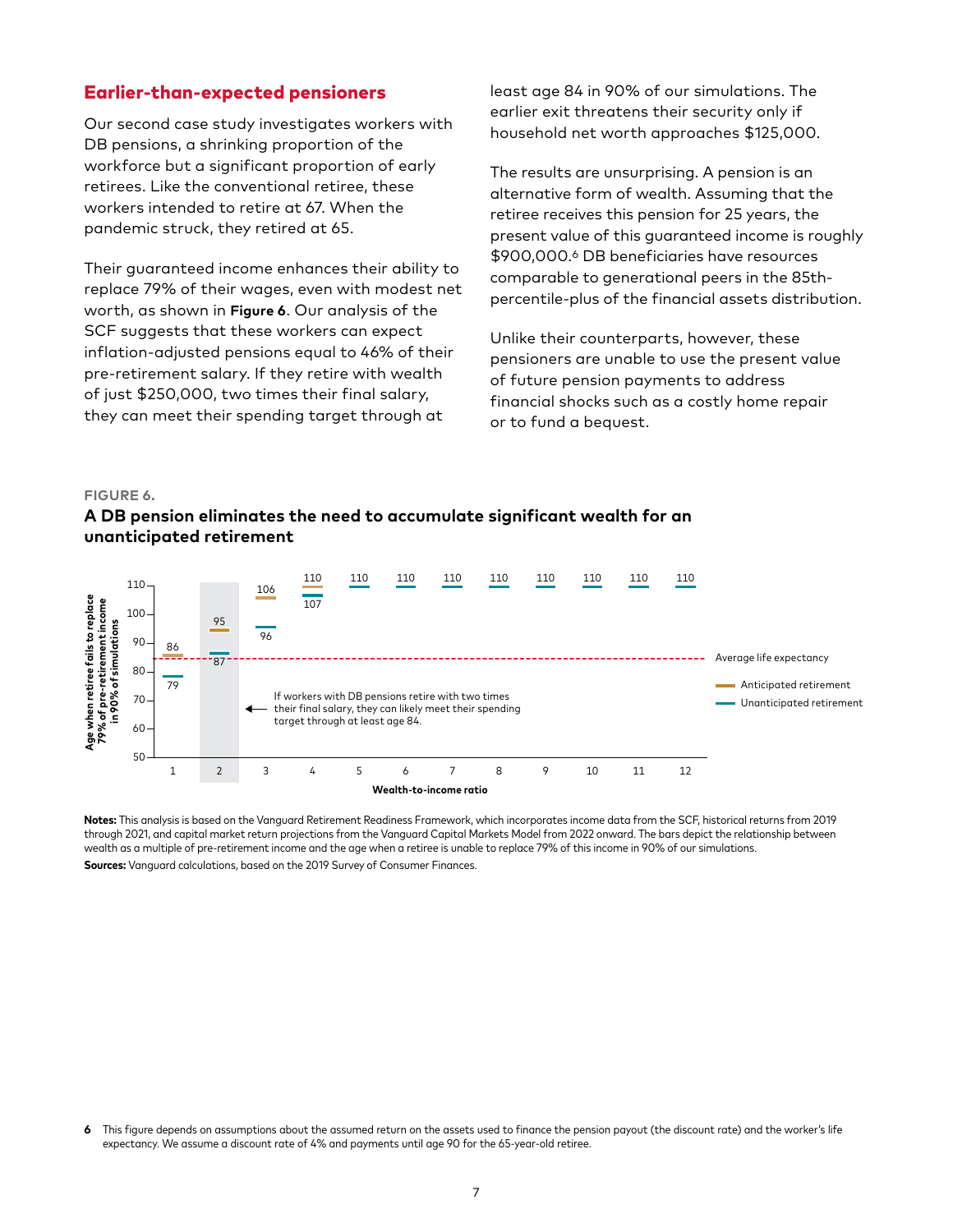# Unanticipated retirement: significant resources required

The Great Retirement raises questions about the retirement readiness of those who have put in their papers sooner than expected. Our analysis of higher-income retirees reveals unsurprising but essential insights: Retirement is expensive; early retirement is more expensive. We show that higher-income workers who left the workforce during the pandemic need significant resources to finance their departure.

Some Great Retirees have these assets. Some don't. In the next few years, less wealthy pandemic retirees may need to return to the workforce, easing labor shortages and recasting the Great Retirement as the Great Sabbatical.

## References

Aliaga-Díaz, Roger, Harshdeep Ahluwalia, Victor Zhu, Scott Donaldson, Ankul Daga, and David Pakula, 2021. *Vanguard's Life-Cycle Investing Model (VLCM): A General Portfolio Framework for Goals-Based Investing*. Valley Forge, Pa.: The Vanguard Group.

Aon Consulting and Georgia State University, 2008. *Replacement Ratio Study: A Measurement Tool for Retirement Planning*. Chicago, Ill.: Aon Consulting.

Bureau of Labor Statistics, 2019. *Retirement Benefits: Access, Participation, and Take-up Rates, State and Local Government Workers*; available at [Employee Benefits in the United States, March 2019](http://bls.gov)  [\(bls.gov\)](http://bls.gov).

Burtless, Gary 2013. *Is an Aging Workforce Less Productive?* available at [brookings.edu/blog/up](http://brookings.edu/blog/up-front/2013/06/10/is-an-aging-workforce-less-productive/)[front/2013/06/10/is-an-aging-workforce-less](http://brookings.edu/blog/up-front/2013/06/10/is-an-aging-workforce-less-productive/)[productive/](http://brookings.edu/blog/up-front/2013/06/10/is-an-aging-workforce-less-productive/).

Davis, Joseph, Roger A. Aliaga-Díaz, Peter Westaway, Qian Wang, Andrew J. Patterson, Kevin DiCiurcio, Alexis Gray, Jonathan Lemco, and Joshua M. Hirt, 2020. *Vanguard Economic and Market Outlook for 2021: Approaching the Dawn*. Valley Forge, Pa.: The Vanguard Group.

Domash, Alex, and Lawrence H. Summers, 2022. *How Tight Are U.S. Labor Markets?* available at [nber.org/system/files/working\\_papers/w29739/](http://nber.org/system/files/working_papers/w29739/w29739.pdf) [w29739.pdf.](http://nber.org/system/files/working_papers/w29739/w29739.pdf)

Faria e Castro, Miguel, 2021. *The COVID Retirement Boom*; available at [research.stlouisfed.org/](http://research.stlouisfed.org/publications/economic-synopses/2021/10/15/the-covid-retirement-boom) [publications/economic-synopses/2021/10/15/the](http://research.stlouisfed.org/publications/economic-synopses/2021/10/15/the-covid-retirement-boom)[covid-retirement-boom.](http://research.stlouisfed.org/publications/economic-synopses/2021/10/15/the-covid-retirement-boom)

Lobel, Hank, Colleen Jaconetti, and Rebecca Cuff 2019. *The Replacement Ratio: Making it Personal*. Valley Forge, Pa.: The Vanguard Group.

Mena, Bryan, 2022. *Workers Quit Jobs at a Record Level in November*; available at [wsj.com/articles/](http://wsj.com/articles/job-openings-us-growth-01-04-2022-11641256945#) [job-openings-us-growth-01-04-2022-11641256945#](http://wsj.com/articles/job-openings-us-growth-01-04-2022-11641256945#).

Quinby, Laura D., Matthew S. Rutledge, and Gal Wettstein, 2021. *How Has COVID-19 Affected the Labor Force Participation of Older Workers?* Boston, Mass.: Boston College Center for Retirement Research; available at Panel-1 Quinby Rutledge [Wettstein.pdf \(wisc.edu\)\)](https://cfsrdrc.wisc.edu/files/Panel-1_Quinby_Rutledge_Wettstein.pdf).

Rodgers, William M., III, and Lowell Ricketts, 2022. *The Great Retirement: Who Are the Retirees?*  available at [stlouisfed.org/on-the-economy/2022/](http://stlouisfed.org/on-the-economy/2022/january/great-retirement-who-are-retirees) [january/great-retirement-who-are-retirees](http://stlouisfed.org/on-the-economy/2022/january/great-retirement-who-are-retirees).

Sass, Steven A., 2017. *Is Home Equity an Underutilized Retirement Asset?* Boston, Mass.: Boston College Center for Retirement Research; available at [crr.bc.edu/wp-content/](http://crr.bc.edu/wp-content/uploads/2017/02/IB_17-6.pdf) [uploads/2017/02/IB\\_17-6.pdf](http://crr.bc.edu/wp-content/uploads/2017/02/IB_17-6.pdf).

Tan, Fu, Kevin Khang, and Andrew S. Clarke, 2022. *Vanguard's Retirement Readiness Model: A General Framework for Retirement Readiness*, Vanguard Working Paper. Valley Forge, Pa.: The Vanguard Group.

Utkus, Stephen P., and Anna Madamba, 2019. *Withdrawals from Financial Accounts in Retirement*. Valley Forge, Pa.: The Vanguard Group.